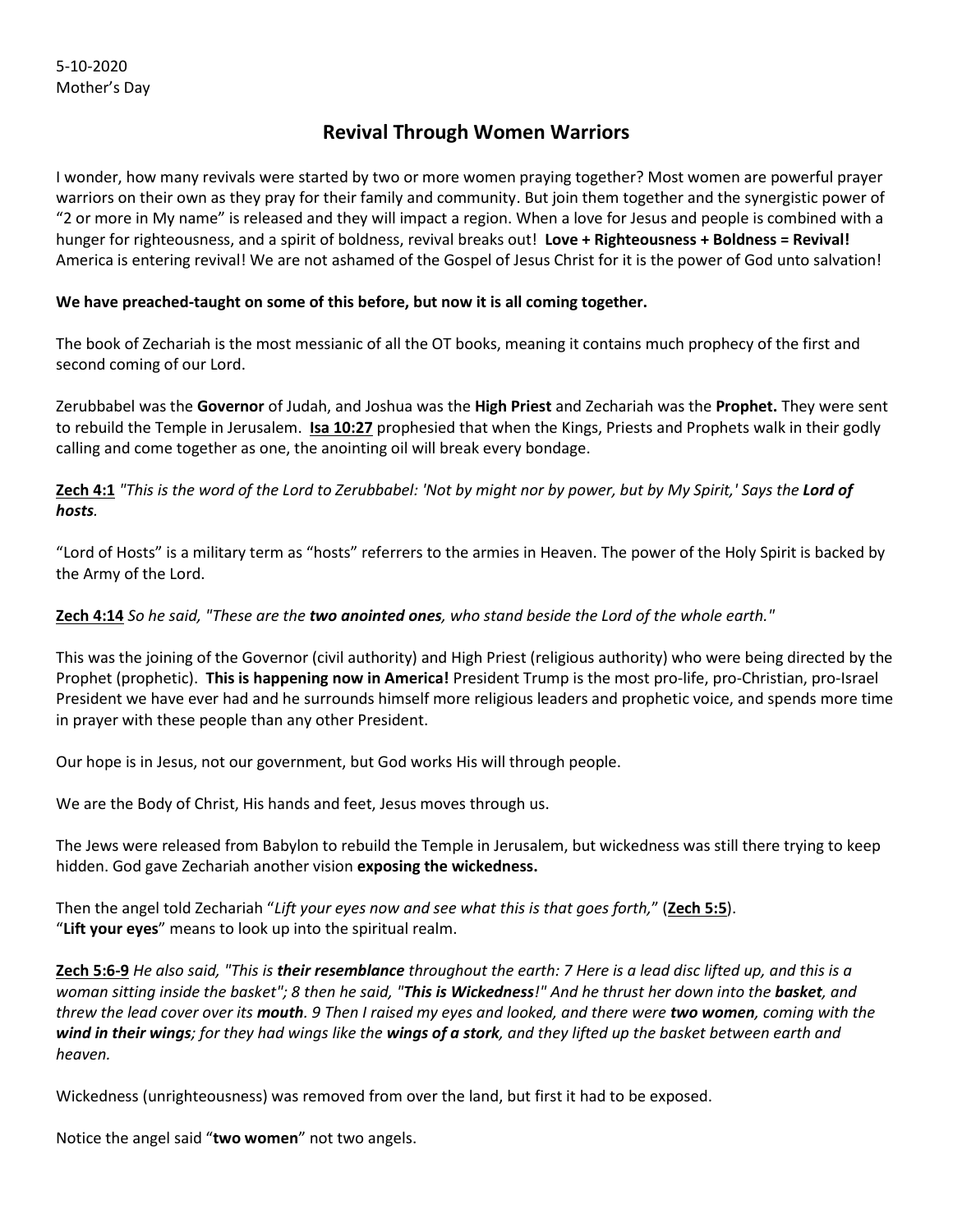**Wings** are symbolic of a protective covering and power.

**Ps 91:4** *He shall cover you with His feathers, And under His wings you shall take refuge; His truth shall be your shield and buckler.* 

King David talking to God:

**Ps 61:3-4** *For You have been a shelter for me, A strong tower from the enemy. 4 I will abide in Your tabernacle forever; I will trust in the shelter of Your wings.*

Some storks have a wingspan of over **9 feet**. This means their protection is far reaching. (eagle is 4-6 ½ feet).

"**Wind** in their wings" is symbolic of power and being able to "lift up" something to heaven. Wind is also symbolic of the Holy Spirit.

"**Two** women" meaning the power of God's synergism, two or more gathered in My name.

The wickedness was **exposed,** and then **removed.** First and foremost, the wickedness in our own heart has to be exposed, and we need to repent in order for it to be removed.

This basket was removed from the land and placed in Shinar, the geographical location of Babylon. Powerful woman prayer-warriors are coming into their "fulness of power, faith and boldness!" These warriors are "shutting the mouth" of Wickedness, standing in righteousness. Righteousness can only flow through love.

Love, righteousness, boldness equals revival!

#### **The power of 2 praying women:**

The Hebrides are a group of small islands off the coast of Scotland. A revival broke out in the 1930's, 1940's and 1950's that was inspired Peggy and Christine Smith; two elderly women who were passionately praying for revival. They were both in their eighties and primarily had to stay at home. They met a preacher named Rev Duncan Campbell who was also passionate about revival, so the ladies asked him "Are you right with the Lord?" Which meant, do you live and preach righteousness? Revival broke out in the Hebrides.

A young man named Donald was radically saved and started to help the preacher. Donald was on fire for the Lord. Peggy and Christine Smith had a niece named Mary Anne Smith Macleod who moved to America, met a man named Fred and they were married. Their fourth child was a boy. His mother named him Donald after her cousin Donald who helped with the revival. Mary Anne was sent a Bible from Scotland that was used in the revival. It is called the "Revival Bible."

This "Revival Bible" is now in the Oval Office of the White House and belongs to the 45th President of the United States of America, Donald J Trump. He was named after the young man from the Hebrides who helped inspire the revival.

**Unlike past revivals in America, this one will revive the breach in the foundation of America** and will join together again the civil authority (Kings) and the religious authority (Priests) as one. This is not a Theocracy, but a nation that holds fast to the original intent of the Constitution acknowledging America is a Christian nation, a true Republic, and being such, it gives the individual the right to choose whom to worship. This is a paradigm to Zerubbabel and Joshua in the book of Zechariah. The King, Priests, and Prophets are now functioning as one and the anointing oil will break every bondage.

In other words, the Church will stand up alongside of Government (Politicians) who hold onto righteousness and truth and through the power of the Holy Spirit **disrupt** the plans of the New World Oder as the **Basket of Wickedness** is removed from over our land and held is Babylon until it is to be released during the Great Tribulation.